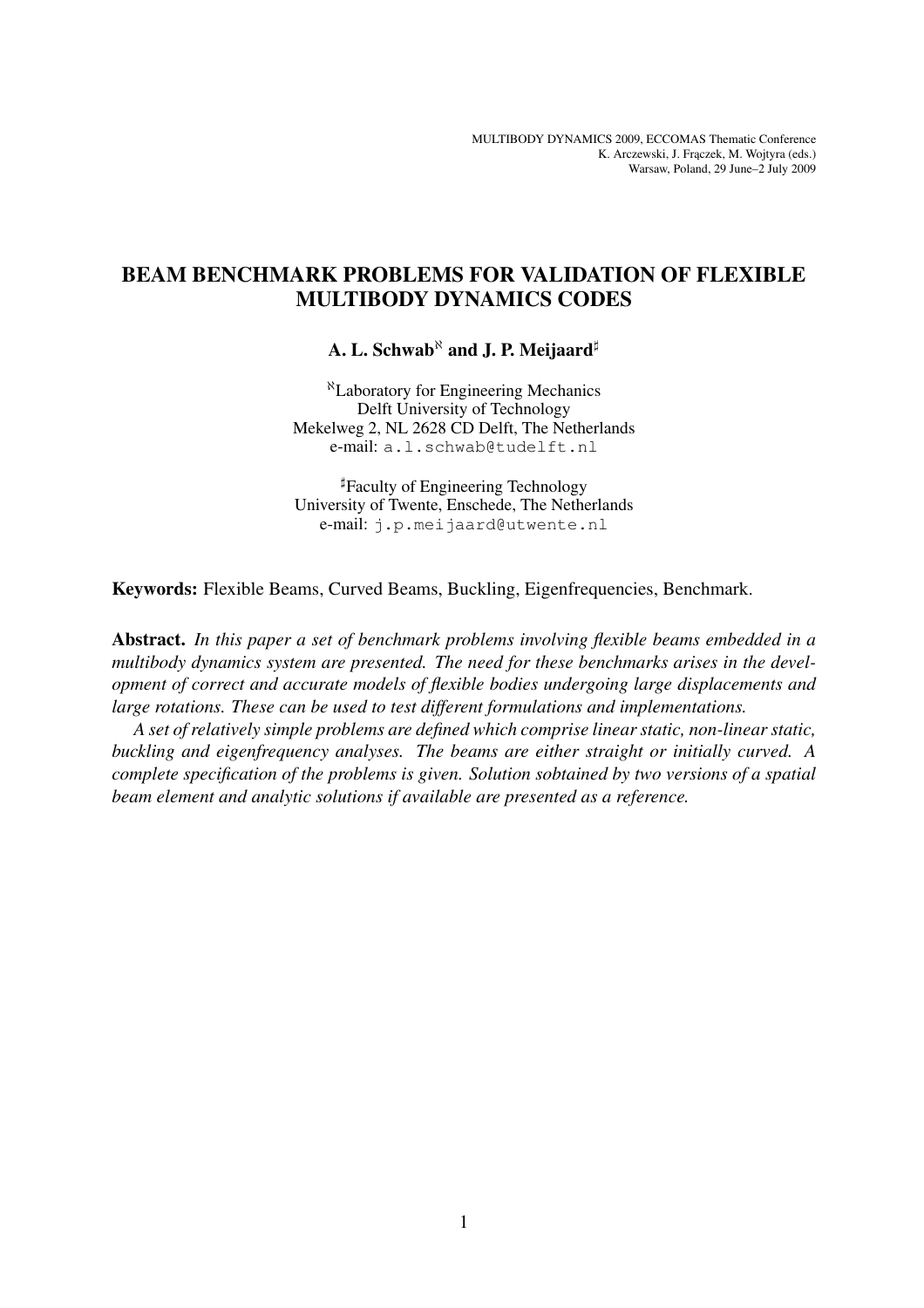## 1 INTRODUCTION

Since the introduction of computer codes for the analysis of flexible multibody dynamics systems, developers have been in need of testing the accuracy and restrictions of their codes by means of benchmark problems. One of the most challenging tasks within these codes is the correct and accurate modelling of spatial flexible bodies undergoing large displacements and large rotations. Although much is already known from the finite element method (FEM) world, these developments are often restricted to small displacement and small rotations, and were primarily developed for static analysis.

With the numerous codes available today, there are almost as many different benchmark problems as there are codes. One of the first flexible multibody dynamics benchmark problem was probably the analysis of a planar flexible four bar mechanism by Bahgat and Willmert (1976). Other well-known multibody dynamics problems are the dynamic analysis of a planar crank–slider mechanism with elastic connecting rod by Chu and Pan (1975) and Song and Haug (1980), the planar beam spin-up manoeuvre by Kane *et al.* (1987) which was part of a space based robot manipulator, the planar beam spin-up by Wu and Haug (1988), the spatial flying spaghetti by Simo and Vu-Quoc (1988), the spatial crank–slider mechanism with compliant connecting rod by Yoo and Haug (1986), the planar falling pendulum by Yakoub and Shabana (2001), and the spatial falling plate by Mikkola and Shabana (2003).

A first step in standardization of multibody dynamics benchmark problems was made by Gonzalez *et al.* (2006). Although in their guidelines they mention the need for extending the benchmark problems with good test cases, including flexible bodies, the paper only treats rigid multibody dynamics systems. This paper is a first step in extending the benchmark problems to flexible mutibody systems. Most of the existing benchmark problems in flexible multibody dynamics, although stylized, suffer from complexity. That is, if the results are not identical it is often hard to identify the underlying problem. Therefore we propose to introduce some basic benchmark problems for which analytic solutions are mostly known.

Flexible bodies can often by approximated by plate- or beam-like structures, meaning that one or two dimensions are small in comparison with the rest. Therefore, as a first start, we have developed a set of benchmark problems which validate the behaviour of spatial flexible beams within a multibody dynamics environment. Some earlier results are reported in Meijaard (1996) and Schwab and Meijaard (2005).

# 2 BEAM BENCHMARK PROBLEMS

The spatial beam benchmark problems focus on the correct formulation of slender beam elements undergoing large displacements and large rotations, but restricted to small deformations. Some attention is given to initially curved beams.

The benchmark problems start with simple static analyses in the small displacement regime to validate the correct formulation of the elastic forces. Next, a number of static large displacement and large rotation tests are performed on a straight and an initially curved beam. Then a number of buckling tests, normal, lateral, and torsional, are performed to check the way in which geometric stiffness due to pre-stress is taken into account. Then a number of eigenfrequency analyses are preformed to validate the combination of elastic forces and distributed inertia forces. These eigenfrequency tests are particularly useful because the results, eigenfrequencies and eigenmodes, are independent of the choice of coordinates. Finally, the effect of tensile pre-stress on the eigenfrequencies is investigated. In all tests the convergence of the results due to mesh refinement is investigated.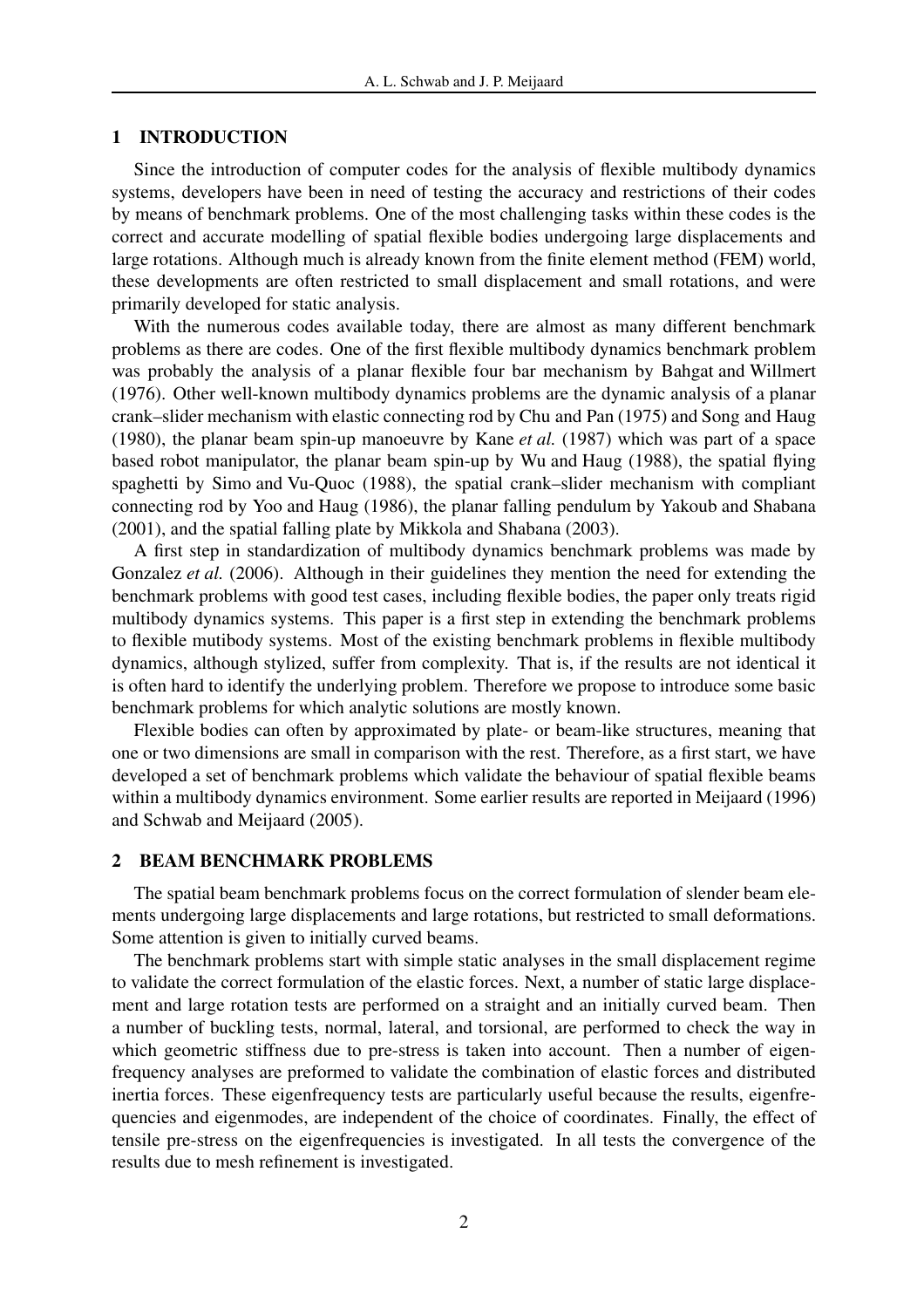The benchmark problems described above are demonstrated on two variants of a classical Timoshenko beam with large displacement and large rotation formulation (Meijaard (1996)) as implemented in the multibody dynamics program SPACAR (Jonker and Meijaard (1990)). This finite beam element is a shear flexible beam based on the elastic line concept. This supposes that the beam is slender and the cross-section is doubly symmetric. Large displacements and rotations are allowed, but the deformations must remain small. The configuration of the element is determined by the positions and orientations of the two end nodes, by which it can be coupled to and interact with other elements. The positions of the end nodes *p* and *q* are given by their coordinates  $x^p$  and  $x^q$  in a global inertial system  $Oxyz$ . The change in orientation of a node with respect to the reference orientation is determined by an orthogonal rotation matrix  $\mathbf{R}(\boldsymbol{\theta})$ , which can be parametrized by a choice of parameters, denoted by  $\vartheta$ , such as Euler angles, modified Euler angles, Rodrigues parameters and Euler parameters. We use Euler parameters with a constraint, but this choice is immaterial to the description of the properties of the element. For a beam element, orthogonal triads of unit vectors  $(e_x^p, e_y^p, e_z^p)$  and  $(e_x^q, e_y^q, e_z^q)$  rigidly attached to the nodes  $p$  and  $q$  respectively are defined. The unit vector  $e_x$  is perpendicular to the average warped cross-sectional plane of the beam in the sense of Cowper (1966), and  $e_y$  and  $e_z$  are in the principal directions of the cross-section. In the absence of shear deformations,  $e_x$  is tangent to the elastic line of the beam. The change in orientation of the triads is determined by the rotation matrix as  $e = R(\theta)\bar{e}$ , where  $\bar{e}$  is a unit vector in the reference configuration.

The elastic forces are derived with the elastic line concept. The element has six degrees of freedom as a rigid body, while the nodes have twelve degrees of freedom. Hence the deformation that is determined by the end nodes of the element can be described by six independent generalized strains, which are functions of the positions and orientations of the nodes and the geometric parameters of the element. Two variants of the element are available. In the first, standard strain-displacement relations (continuity equations) are used, which is called BEAM. In he second variant, BEAMNL, additional quadratic terms in the strain-displacement relation are included to enhance the performance in the case of pre-stress. For the mass matrix a consistent mass formulation is used based on the elastic line concept (Meijaard (1996)), where rotary inertia of the cross-section can be lumped in the nodes.

The material used in the benchmark problems is isotropic and linearly elastic with modulus of elasticity  $E = 210 \cdot 10^9$  N/m<sup>2</sup>, Poisson ratio  $\nu = 0.3$ , shear modulus  $G = E/(2(1+\nu))$ , and density  $\rho = 7850 \text{ kg/m}^3$ . The beam is initially aligned along the x-axis with the principal axes of the cross-section along the y- and z-axis. In the spirit of Euler, finite rotations are presented in the form of unit vector  $(e_x, e_y, e_z)$  and angle of rotation  $\phi$  about the axis along this unit vector.

#### 2.1 Small displacements and small rotations, cantilever beam

The first static benchmark is a small displacement and small rotation analysis of a cantilever beam loaded at the tip, see Figure 1. The beam has an undeformed length  $l = 1$  m and the dimensions of the rectangular cross-section are  $h = 0.02$  m and  $w = 0.01$  m. The loads at the tip are a transverse force  $F_z = 1 \cdot 10^{-4}$  N, a bending moment  $M_y = 1 \cdot 10^{-4}$  Nm, and a torsional moment  $M_x = 1 \cdot 10^{-4}$  Nm. The torsional stiffness of the rectangular cross-section is taken as  $S_t = Ghw^3/3$ . The theoretical results for the small displacements and small rotations at the tip are a tip displacement in the z-direction  $u_z = F_z l^3 / (3EI_y) - M_y l^2 / (2EI_y)$ , a rotation of the tip about the y-axis  $\varphi_y = F_z l^2 / (2EI_y) - M_y l / (EI_y)$ , and a rotation of the tip about the x-axis  $\varphi_x = M_x l / S_t$ , where the remaining displacements and rotations are zero.

The numerical solution modelled by one BEAM element gives results with at least 6 significant digits compared to the theoretical solution.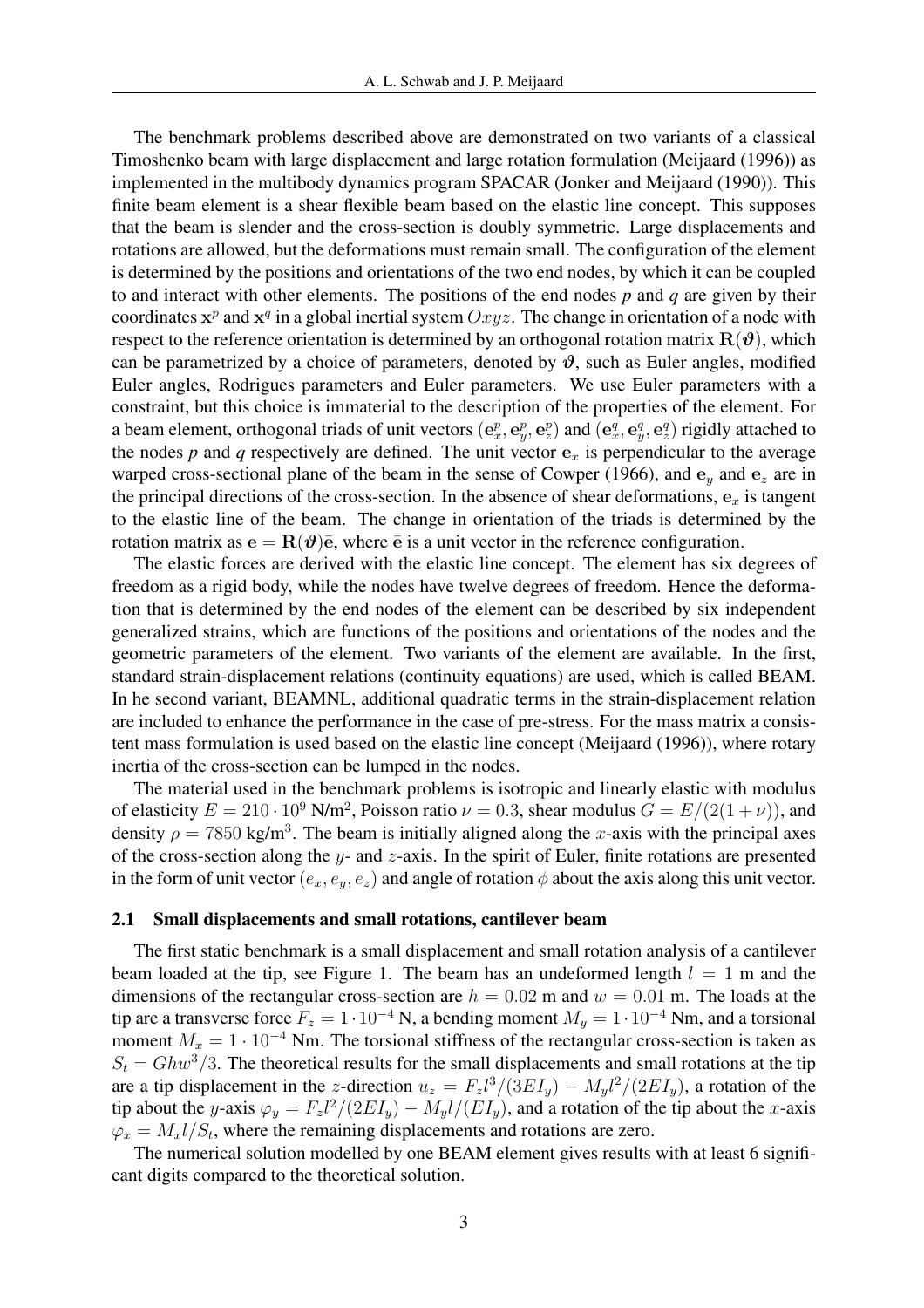

Figure 1: Cantilever beam.

## 2.2 Small displacements and small rotations, quarter circle beam

The second static benchmark is a small displacement and small rotation analysis of a cantilever quarter-circle beam loaded at the tip, see Figure 2. The undeformed radius of the quartercircle is  $R = 1$  m and the cross-section is circular with a diameter  $d = 0.02$  m. The loads at the tip are a transverse force  $F_z = 1 \cdot 10^{-4}$  N, and a moment  $M_x = 1 \cdot 10^{-4}$  Nm. The torsional stiffness of the cross-section is taken as  $S_t = (\pi/32)Gd^4$ . The theoretical results for the small displacements and small rotations at the tip are

$$
u_{z} = \frac{F_{z}R^{3}}{4} \left( \frac{\pi}{EI_{y}} + \frac{3\pi - 8}{St} \right) + \frac{M_{x}R^{2}}{2} \left( \frac{1}{EI_{y}} + \frac{1}{S_{t}} \right),
$$
  
\n
$$
\varphi_{x} = \frac{F_{z}R^{2}}{2} \left( \frac{1}{EI_{y}} + \frac{1}{S_{t}} \right) + \frac{\pi M_{x}R}{4} \left( \frac{1}{EI_{y}} + \frac{1}{S_{t}} \right),
$$
  
\n
$$
\varphi_{y} = \frac{F_{z}R^{2}}{4} \left( \frac{4 - \pi}{S_{t}} - \frac{\pi}{EI_{y}} \right) + \frac{M_{x}R}{2} \left( \frac{1}{S_{t}} - \frac{1}{EI_{y}} \right).
$$
\n(1)

The initial curvature for the BEAM element is taken into account by adding an appropriate initial undeformed strain to the generalized bending strain expressions. Results for the BEAM element are shown in Table 1. The convergence rate is quadratic. Note that the circular arc approximation leads to an overestimation of the stiffness in the z-direction.



Figure 2: Quarter-circle beam.

#### 2.3 Large displacements and large rotations, cantilever beam

The third static benchmark is a large displacement and large rotation analysis of a cantilever beam loaded at the tip, see Figure 1. The beam has an undeformed length  $l = 1$  m and the dimensions of the rectangular cross-section are  $h = 0.02$  m and  $w = 0.005$  m. The loads at the tip are a bending moment  $M_y = 100$  Nm, and a torsional moment  $M_x = 25$  Nm. The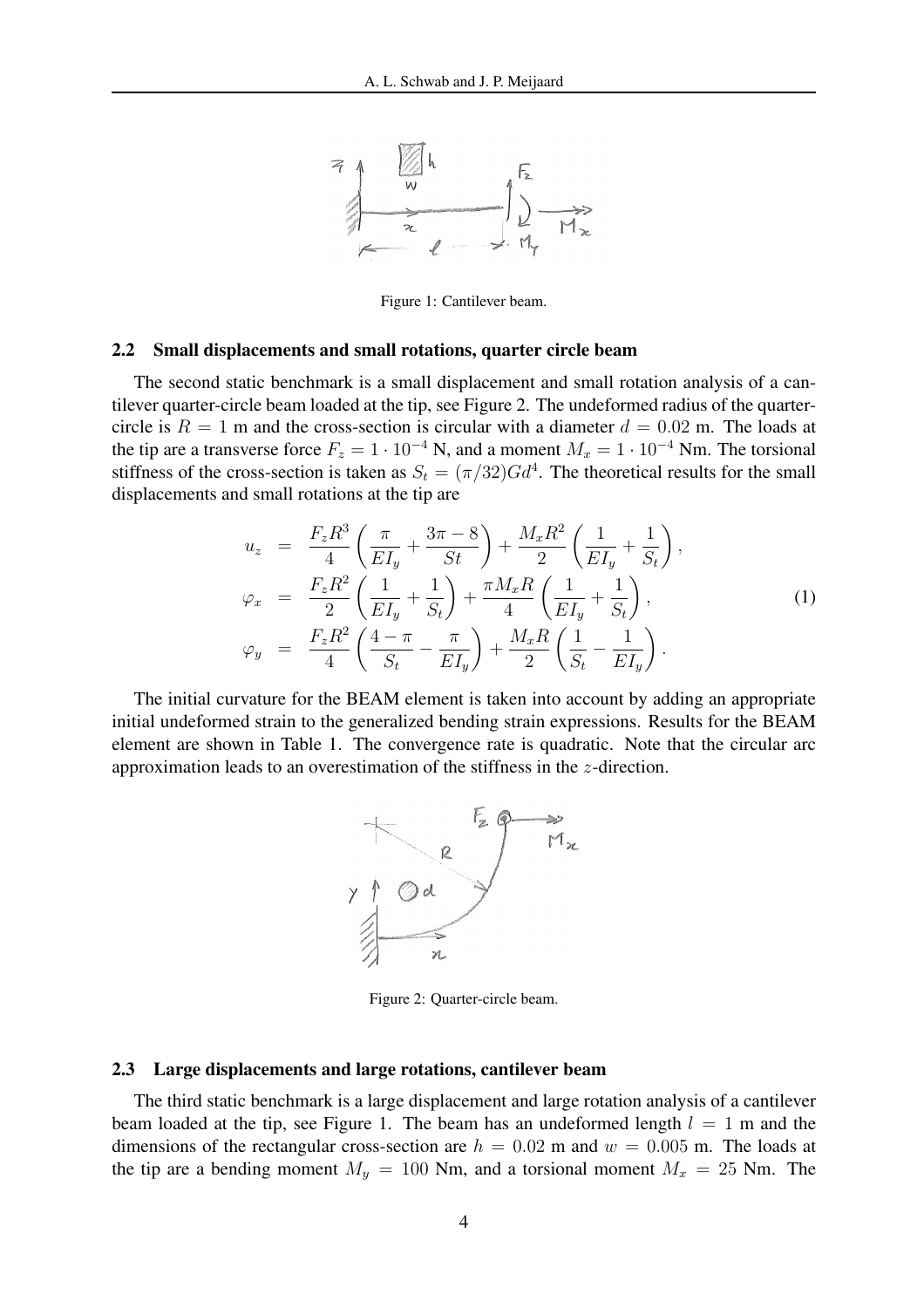| number of |             | $F_{\tilde{z}}$   |                   |             | $M_x$             |                   |
|-----------|-------------|-------------------|-------------------|-------------|-------------------|-------------------|
| elements  | $\bar{u}_z$ | $\bar{\varphi}_x$ | $\bar{\varphi}_u$ | $\bar{u}_z$ | $\bar{\varphi}_x$ | $\bar{\varphi}_y$ |
|           | 0.75518     | 0.61488           | 1.39630           | 0.61488     | 1.40919           | 7.54247           |
| 2         | 0.94638     | 0.97743           | 1.03461           | 0.97743     | 1.06900           | 1.88713           |
| 4         | 0.98744     | 0.99679           | 1.00609           | 0.99679     | 1.01581           | 1.19440           |
| 8         | 0.99692     | 0.99933           | 1.00138           | 0.99933     | 1.00387           | 1.04708           |
| 16        | 0.99923     | 0.99984           | 1.00034           | 0.99984     | 1.00096           | 1.01168           |
| 32        |             | 0.99996           | 1.00008           | 0.99996     | 00024             | 1.00291           |

Table 1: Dimensionless tip displacement,  $\bar{u}_z$ , and dimensionless tip rotations,  $\bar{\varphi}_x$  and  $\bar{\varphi}_y$ , for a cantilever quartercircle beam loaded by a transverse force  $F_z$  and a moment  $M_x$  at the tip where the beam is divided into a number of BEAM elements of equal length. Displacements are non-dimensionalized by the theoretical values from (1).

torsional stiffness of the rectangular cross-section is taken as  $S_t = Ghw^3/3$ . Results for the BEAM element are shown in Table 2. The convergence rate is quadratic.

Table 2: Tip displacements  $(u_x, u_y, u_z)$ , and axis-angle tip rotation  $(e_x, e_y, e_z, \varphi)$  for a cantilever beam loaded by a a bending moment  $M_y = 100$  Nm, and a torsional moment  $M_x = 25$  Nm at the tip where the beam is divided into a number of BEAM elements of equal length.

| number of                   |            |            |            |                       |         |            |                 |
|-----------------------------|------------|------------|------------|-----------------------|---------|------------|-----------------|
| elements                    | $u_x$ [m]  | $u_y$ [m]  | $u_z$ [m]  | $e_x$                 | $e_y$   | $e_z$      | $\varphi$ [rad] |
| $\mathcal{D}_{\mathcal{L}}$ | $-0.26535$ | $-0.58038$ | $-0.10839$ | $-0.09369$            | 0.22896 | -0.96892   | 1.29676         |
| $\overline{4}$              | $-0.22751$ | $-0.52344$ | $-0.11870$ | $-0.05070$            | 0.24360 | $-0.96855$ | 1.19382         |
| 8                           | $-0.22037$ | $-0.51231$ | $-0.11918$ | $-0.04457$ 0.24617    |         | $-0.96820$ | 1.17157         |
| 16                          | $-0.21870$ | $-0.50966$ | $-0.11925$ | $-0.04318$            | 0.24679 | $-0.96811$ | 1.16621         |
| 32                          | $-0.21829$ | $-0.50901$ |            | $-0.11926$ $-0.04284$ | 0.24695 | $-0.96808$ | -1.16488        |

#### 2.4 Large displacements and large rotations, quarter circle beam

The fourth static benchmark is a large displacement and large rotation analysis of a cantilever quarter-circle beam loaded at the tip, see Figure 2 . The undeformed radius of the quarter-circle is  $R = 1$  m and the dimensions of the rectangular cross-section are  $h = 0.02$  m and  $w = 0.005$ m. The loads at the tip are a transverse force  $F_z = 50$  N, and a moment  $M_x = 50$  Nm. The torsional stiffness of the cross-section is taken as  $S_t = Ghw^3/3$ . Results for the BEAM element are shown in Table 3. The convergence rate is quadratic. Note that the displacements and rotations are overestimated.

Table 3: Tip displacements  $(u_x, u_y, u_z)$ , and axis-angle tip rotation  $(e_x, e_y, e_z, \varphi)$  for a cantilever quarter-circle beam loaded at the tip by a transverse force  $F_z = 50$  N, and a moment  $M_x = 50$  Nm where the beam is divided into a number of BEAM elements of equal length.

| number of      |           |                           |  |                                                                           |       |                 |
|----------------|-----------|---------------------------|--|---------------------------------------------------------------------------|-------|-----------------|
| elements       | $u_x$ [m] | $u_y$ [m] $u_z$ [m] $e_x$ |  | $e_u$                                                                     | $e_z$ | $\varphi$ [rad] |
| $\overline{4}$ |           |                           |  | $-0.40626$ $-0.24861$ $0.77679$ $-0.00165$ $-0.82599$ $0.56369$ $1.33316$ |       |                 |
| 8              |           |                           |  | $-0.30544$ $-0.18640$ $0.68800$ $0.06638$ $-0.84045$ $0.53781$ $1.14212$  |       |                 |
| 16             |           |                           |  | $-0.28894$ $-0.18083$ $0.67622$ $0.07743$ $-0.84454$ $0.52987$ $1.11342$  |       |                 |
| 32             |           |                           |  | $-0.28508$ $-0.17966$ $0.67355$ $0.08002$ $-0.84555$ $0.52786$ 1.10678    |       |                 |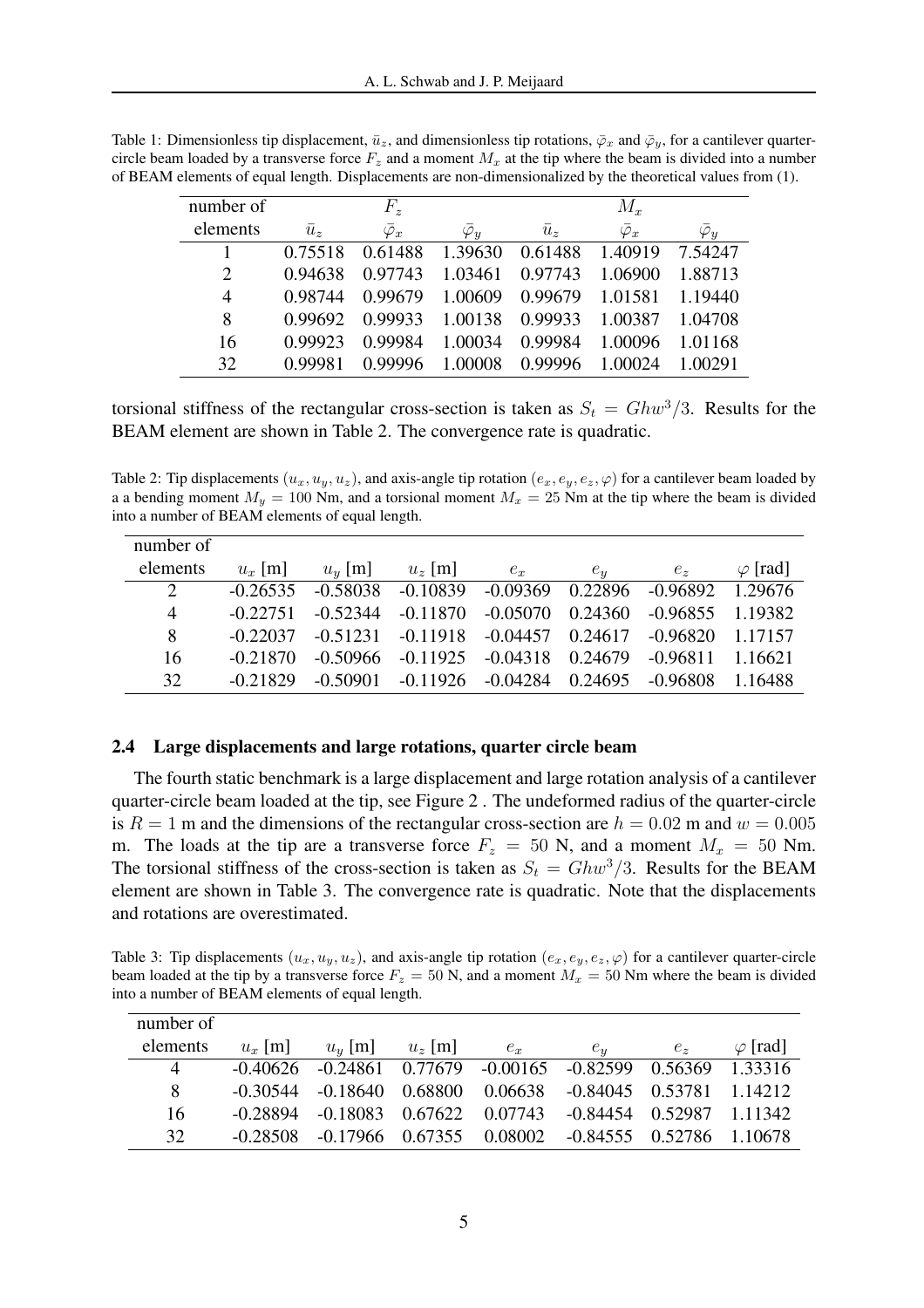#### 2.5 Euler buckling, cantilever beam

In a linear buckling problem, the critical load mulipliers  $\lambda$  are determined by solving the generalized eigenvalue problem,  $\det(\mathbf{K}_0 + \lambda \mathbf{K}_g) = 0$ . Here,  $\mathbf{K}_0$  is the linear stiffness matrix and  $K_q$  is the geometric stiffness matrix due to a reference load.

The first buckling benchmark is Euler or normal load buckling of a cantilever beam where the beam is loaded by a compressive normal force  $F_x$  at the tip, see Figure 3. The beam has an undeformed length  $l = 1$  m and the dimensions of the rectangular cross-section are  $h = 0.02$  m and  $w = 0.01$  m. The theoretical Euler buckling load is  $F_{th} = (\pi^2/4)(EI_{min}/l^2)$ . Numerical



Figure 3: Euler buckling of a cantilever beam.

results for the buckling load  $F_{cr}$  are obtained for two types of elements, BEAM and BEAMNL, where the beam is divided in a number of elements of equal length, see Table 4. Note that the convergence rate is quadratic for BEAM elements and quartic for BEAMNL elements. Even if a single BEAMNL element is used a fairly accurate result is obtained.

| number of             | <b>BEAM</b>     | <b>BEAMNL</b>   |
|-----------------------|-----------------|-----------------|
| elements              | $F_{cr}/F_{th}$ | $F_{cr}/F_{th}$ |
|                       | 1.215854        | 1.007522327     |
| $\mathcal{D}_{\cdot}$ | 1.052387        | 1.000512141     |
| 4                     | 1.012916        | 1.000032766     |
| 8                     | 1.003217        | 1.000002060     |
| 16                    | 1.000803        | 1.000000129     |
| 32                    | 1.000201        | 1.000000008     |

Table 4: Critical Euler buckling load of a cantilever beam for two types of elements.

#### 2.6 Lateral buckling, cantilever beam

The second buckling benchmark is lateral buckling of a cantilever beam loaded by a lateral force  $F_z$  at the tip, see Figure 4. The beam has an undeformed length  $l = 1$  m and the dimensions of the rectangular cross-section are  $h = 0.02$  m and  $w = 0.002$  m. The theoretical lateral buckling load is  $F_{th} = 4.012599344 (EI_{min}S_t)^{1/2}/l^2$ , where  $EI_{min}$  is the smaller flexural rigidity and  $S_t = Ghw^3/3$  the torsional stiffness. Numerical results for the critical lateral buckling load  $F_{cr}$  are obtained for two types of elements, BEAM and BEAMNL, where the beam is divided into a number of elements of equal length, see Table 5. Note that the convergence rate is quadratic for both BEAM and BEAMNL elements, although the results for the BEAMNL elements are more accurate. The convergence rate for the BEAMNL element is only quadratic because the buckling mode involves torsion which is approximated by a linear rotation field.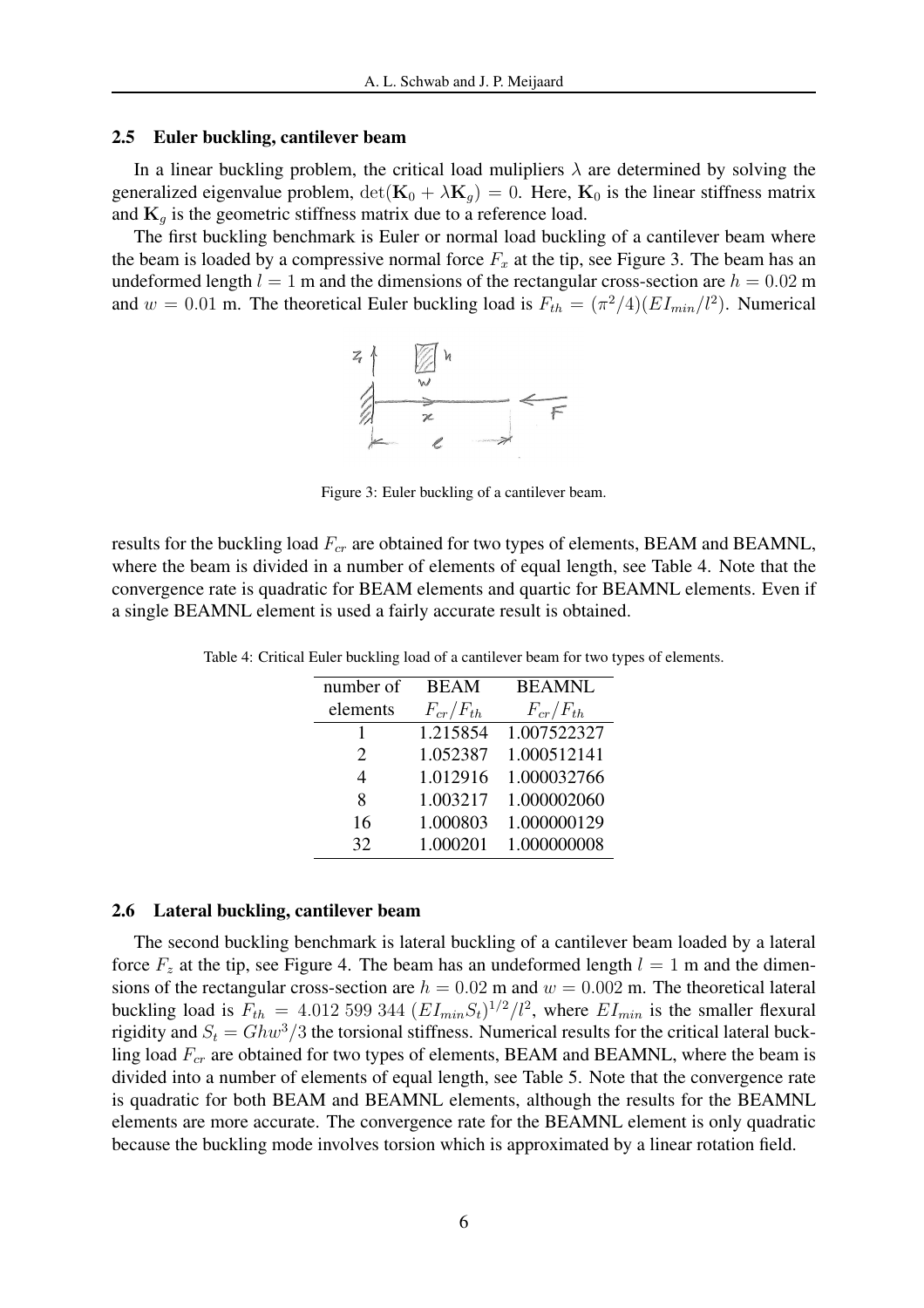

Figure 4: Lateral buckling of a cantilever beam.

| number of             | <b>BEAM</b>     | <b>BEAMNL</b>   |
|-----------------------|-----------------|-----------------|
| elements              | $F_{cr}/F_{th}$ | $F_{cr}/F_{th}$ |
|                       | Inf             | 1.495290        |
| $\mathcal{D}_{\cdot}$ | 1.220899        | 1.069138        |
| 4                     | 1.046009        | 1.015367        |
| 8                     | 1.011215        | 1.003862        |
| 16                    | 1.002788        | 1.000969        |
| 32                    | 1.000696        | 1.000243        |

Table 5: Critical lateral buckling load of a cantilever beam for two types of elements.

## 2.7 Torque buckling, cantilever beam

The third buckling benchmark is torque buckling of a cantilever beam by a torsion moment  $M_x$  at the tip, see Figure 5. The beam has an undeformed length  $l = 1$  m and the dimension of the circular cross-section is  $d = 0.02$  m. If the torsion moment is semitangential, the theoretical torque buckling load is  $M_{th} = \pi E I / l$  (Ziegler (1968)), where EI is the flexural rigidity. Numerical results for the critical torque buckling load  $M_{cr}$  are obtained for two types of ele-



Figure 5: Torque buckling of a cantilever beam.

ments, BEAM and BEAMNL, where the beam is divided into a number of elements of equal length, see Table 6. Note that the convergence rate is quadratic for BEAM elements and quartic for BEAMNL elements, since the buckling mode only involves bending.

#### 2.8 Eigenfrequencies of a free beam

In an eigenfrequency analysis, the eigenfrequencies  $\omega$  are determined by solving the generalized eigenvalue problem  $\det(\mathbf{K} - \omega^2 \mathbf{M}) = 0$ . Here, K is the tangent stiffness matrix and M is the mass matrix.

The first dynamic benchmark is the eigenfrequency analysis for a free vibrating beam. The beam has an undeformed length  $l = 1$  m and the dimensions of the square cross-section are  $w = h = 0.02$  m. For the torsional stiffness we use  $S_t = G k_x I_p$ , with the shear distribution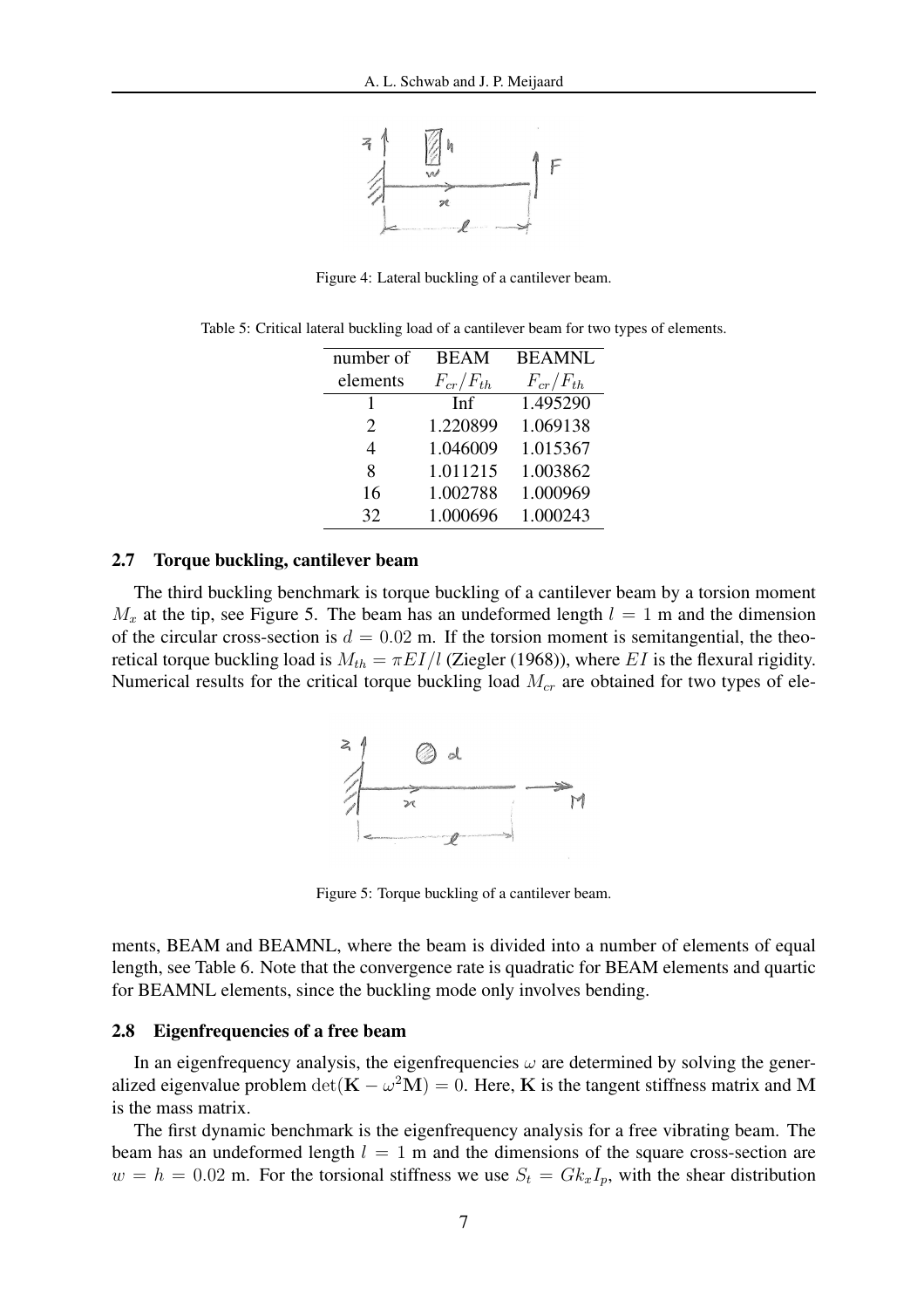| number of             | <b>BEAM</b>     | <b>BEAMNL</b>   |
|-----------------------|-----------------|-----------------|
| elements              | $M_{cr}/M_{th}$ | $M_{cr}/M_{th}$ |
|                       | <b>Inf</b>      | 1.102657791     |
| $\mathcal{D}_{\cdot}$ | 1.273240        | 1.007498979     |
| 4                     | 1.054786        | 1.000510386     |
| 8                     | 1.013052        | 1.000032732     |
| 16                    | 1.003225        | 1.000002060     |
| 32                    | 1.000804        | 1.000000129     |

Table 6: Critical torque buckling load of a cantilever beam for two types of elements.

factor  $k_x = 0.8436$  from Timoshenko and Goodier (1987), and the polar area moment of inertia is  $I_p = I_y + I_z$ . For the mass distribution the consistent mass matrix is used, where the rotary inertia about the longitudinal axis is lumped in the nodes.  $\overline{p}$ 

The theoretical eigenfrequencies are for the first longitudinal mode  $\omega_L = \pi$ cies are for the first longitudinal mode  $\omega_L = \pi \sqrt{E/(\rho l^2)}$ , the first torsional mode  $\omega_T = \pi \sqrt{k_x G/(\rho l^2)}$ , and the first and second bending mode  $\omega_{B1} =$ the first torsional mode  $\omega_T = \pi \sqrt{\kappa_x} G / (\rho_t - \rho_t)$ , and the first and second to  $22.373\ 285\ 448\ \sqrt{EI_y/(\rho A)^4}$  and  $\omega_{B2} = 61.672\ 822\ 873\ \sqrt{EI_y/(\rho A)^4}$ .

The non-zero dimensionless eigenfrequencies are presented in Table 7. The zero eigenvalues are not reported since both types of beam elements describes the rigid body modes exactly. The eigenfrequencies are non-dimensionalized by the theoretic values. Note that the convergence rate is quadratic for the longitudinal and the torsional modes and quartic for the bending modes.

|                | number of Longitudinal Torsional First Bending |                  |                          | Second Bending      |
|----------------|------------------------------------------------|------------------|--------------------------|---------------------|
| elements       | $\bar{\omega}_L$                               | $\bar{\omega}_T$ | $\overline{\omega}_{B1}$ | $\bar{\omega}_{B2}$ |
|                | 0.913460                                       | 0.636618         | 1.199323890              | 1.486092409         |
| 2              | 1.044582                                       | 0.900315         | 1.002233033              | 1.137900472         |
| $\overline{4}$ | 1.013405                                       | 0.974494         | 1.001087275              | 1.006226715         |
| 8              | 1.003456                                       | 0.993585         | 1.000080650              | 1.000583565         |
| 16             | 1.000870                                       | 0.998394         | 1.000005238              | 1.000039344         |
| 32             | 1.000218                                       | 0.999597         | 1.000000330              | 1.000002504         |

Table 7: Dimensionless eigenfrequencies for a free vibrating beam modelled by a number of equal-length BEAM elements. The eigenfrequencies are non-dimensionalized by the theoretic values.

#### 2.9 Eigenfrequencies of a simply supported beam with pre-stress

The second dynamic benchmark is the eigenfrequency analysis for the vibration of a simply supported beam with tensile pre-stress. The beam has an undeformed length  $l = 1$  m and the dimensions of the square cross-section are  $w = h = 0.02$  m. For the mass distribution the consistent mass matrix is used. √

The theoretical value for the first bending eigenfrequency is  $\omega_{Bth} = \omega_0$  $\overline{1+\alpha}$ , with the The theoretical value for the first bending eigenfrequency is  $\omega_{Bth} = \omega_0 \sqrt{1 + \alpha}$ , with the zero-load eigenfrequency  $\omega_0 = \pi^2 \sqrt{EI_y/(\rho A l^4)}$  and the non-dimensional pre-stress  $\alpha =$  $Fl^2/(\pi^2 EI_y).$ 

The dimensionless eigenfrequencies for the BEAM element model are presented in Table 8 for a number of increasing levels of pre-stress. The eigenfrequencies are non-dimensionalized by the theoretic values. Note the quartic convergence rate at zero pre-stress and the nearly quadratic convergence rate at high pre-stress. Results for the same problem but now modelled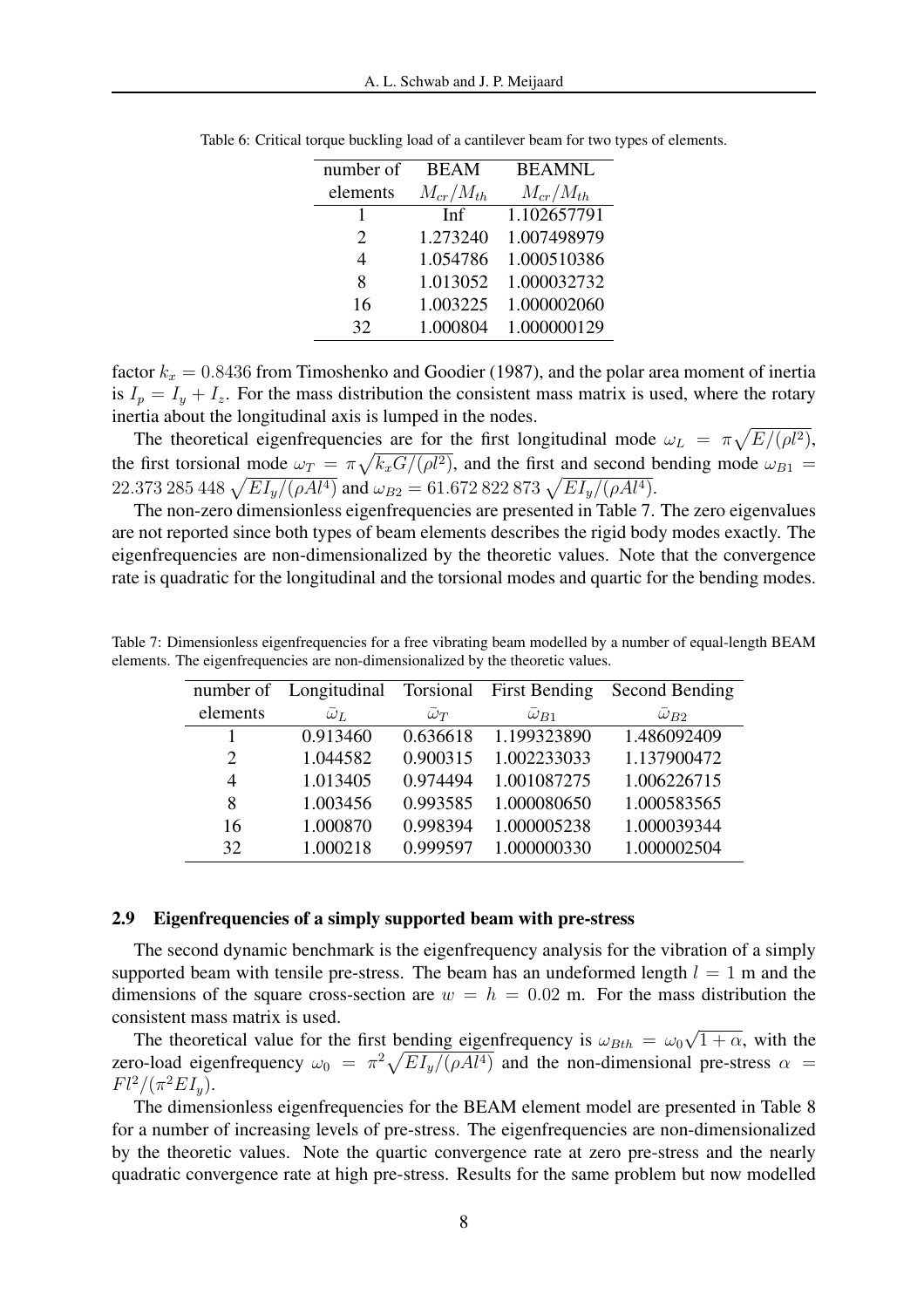

Figure 6: Simply supported beam with tensile pre-stress for eigenfrequency analysis.

Table 8: Dimensionless first bending eigenfrequency  $\omega_B/\omega_{Bth}$  for a simply supported beam with pre-stress F, modelled by a number of equal-length BEAM elements for a number of pre-stress levels  $\alpha = Fl^2/(\pi^2 EI_y)$ . The eigenfrequencies are non-dimensionalized by the theoretic values  $\omega_{Bth}$ .

| number of      |             |             | $\alpha$ |          |          |          |
|----------------|-------------|-------------|----------|----------|----------|----------|
| elements       | $\theta$    | 0.01        | 0.1      |          | 10       | 100      |
|                | 1.109917957 | 1.104409645 | 1.058265 | 0.784831 | 0.334653 | 0.110441 |
| $\overline{2}$ | 1.003946897 | 1.003037064 | 0.995543 | 0.955757 | 0.893954 | 0.441764 |
| $\overline{4}$ | 1.000259662 | 1.000012707 | 0.997990 | 0.987691 | 0.976943 | 0.971028 |
| 8              | 1.000016443 | 0.999953309 | 0.999437 | 0.996823 | 0.994197 | 0.993616 |
| 16             | 1.000001031 | 0.999985158 | 0.999855 | 0.999199 | 0.998542 | 0.998411 |
| 32             | 1.000000064 | 0.999996092 | 0.999964 | 0.999799 | 0.999635 | 0.999603 |

with BEAMNL elements are shown in Table 9. The convergence rate is quartic irrespective of the level of pre-stress.

Table 9: Dimensionless first bending eigenfrequency  $\omega_B/\omega_{Bth}$  for a simply supported beam with pre-stress F, modelled by a number of equal-length BEAMNL elements for a number of pre-stress levels  $\alpha = Fl^2/(\pi^2 EI_y)$ . The eigenfrequencies are non-dimensionalized by the theoretic values  $\omega_{Bth}$ .

| number of      |             |             | $\alpha$    |             |             |             |
|----------------|-------------|-------------|-------------|-------------|-------------|-------------|
| elements       | 0           | 0.01        | 0.1         |             | 10          | 100         |
|                | 1 109917957 | 1.109818228 | 1.108929277 | 1.100816510 | 1.059172893 | 1 016296332 |
| $\overline{2}$ | 1.003946897 | 1.003943099 | 1.003909260 | 1.003601608 | 1.002054862 | 1.000504469 |
| 4              | 1.000259662 | 1.000259403 | 1.000257094 | 1.000236109 | 1.000130806 | 1.000026577 |
| 8              | 1.000016443 | 1.000016426 | 1 000016278 | 1.000014935 | 1 000008197 | 1 000001531 |
| 16             | 1 000001031 | 1.000001030 | .000001021  | 1.000000936 | .000000513  | 1 000000093 |
| 32             | 1 000000064 | 1 000000064 | .000000064  | 1 000000059 | 1 000000032 | 1 000000006 |

## 2.10 Eigenfrequencies of a rotating beam

The third and last dynamic benchmark is the eigenfrequency analysis of a beam rotating at a constant angular speed  $\Omega$ , see Figure 7. The beam has an undeformed length  $l = 1$  m and the dimensions of the rectangular cross-section are  $h = 0.02$  m and  $w = 0.2$  m. For the mass distribution the consistent mass matrix is used.

For a rotating beam there are two distinct bending vibrations. The bending vibration where the vibrating motion is perpendicular to the plane of rotation, here the  $xy$ -plane, is called the the flap mode, whereas the bending vibration in the plane of rotation is called the lead-lag mode. For the numerical model we calculate the first flap eigenfrequency and the first leadlag eigenfrequency for a range of rotational speeds  $\Omega$ . The eigenfrequency of the first flap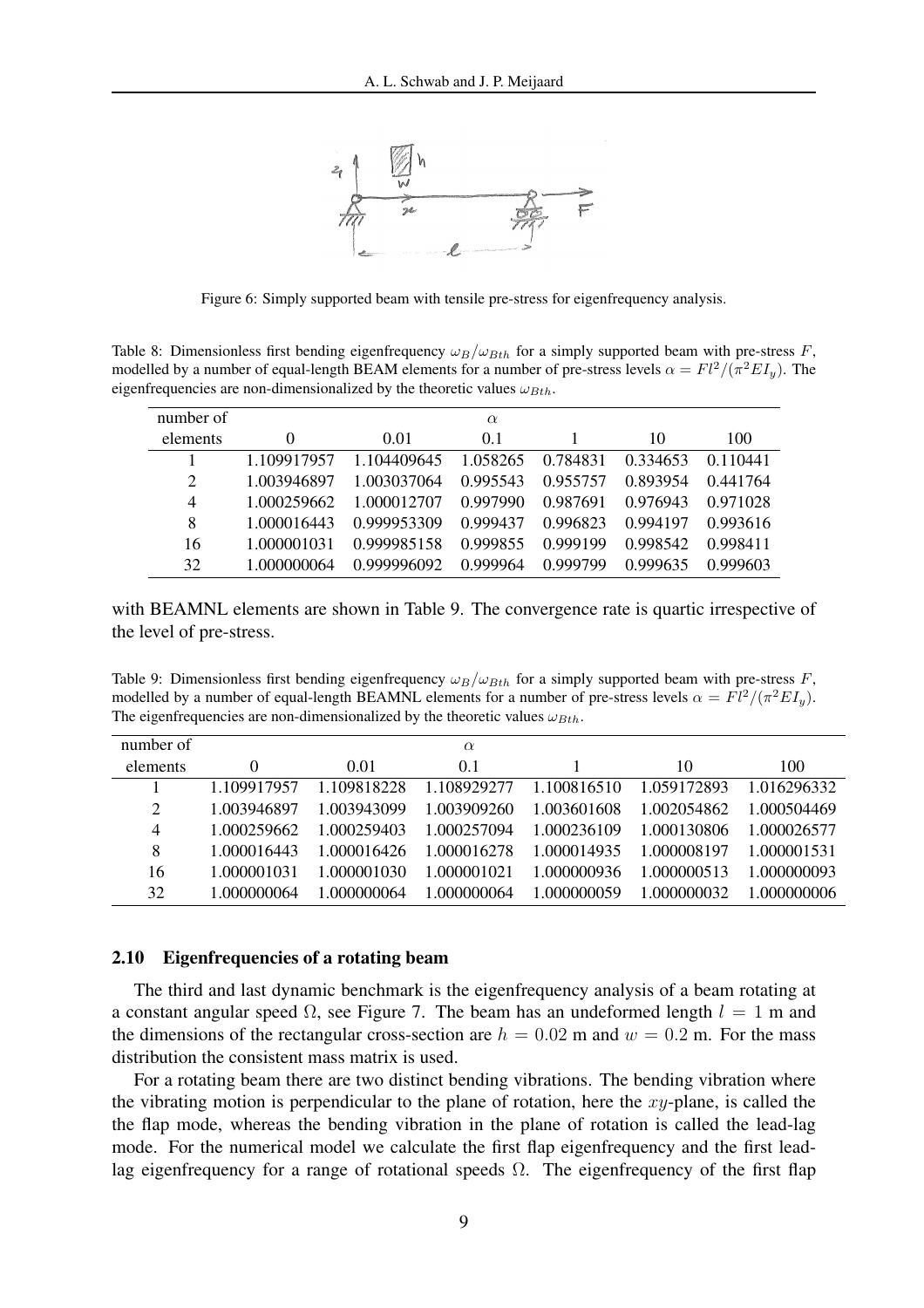

Figure 7: Rotating beam for eigenfrequency analysis.

mode  $\omega_{FL}$  is non-dimensionalized by the theoretical first flap eigenfrequency at zero speed mode  $\omega_{FL}$  is non-dimensionalized by the theoretical first hap eigenfrequency at zero speed  $\omega_{Byth} = 22.373285448 \sqrt{EI_y/(\rho A l^4)}$  and likewise the first lead-lag frequency  $\omega_{LL}$  is non- $\omega_{Byth} = 22.373 283 448 \sqrt{E I_y / (\rho A t^2)}$  and incewise the first lead-lag riequency  $\omega_{LL}$  is non-<br>dimensionalized by  $\omega_{Bzth} = 22.373 285 448 \sqrt{E I_z / (\rho A t^4)}$ . The rotational speed is chosen as  $\Omega = \alpha \omega_{Buth}$ , where  $\alpha$  ranges from 0 to 100.

Table 10: Dimensionless first flap eigenfrequency  $\omega_{FL}/\omega_{Byth}$  for a rotating beam modelled by a number of equal-length BEAM elements for a number rotational speed levels  $\alpha = \Omega/\omega_{Bwh}$ . The eigenfrequencies are nondimensionalized by the theoretic values  $\omega_{Byth}$ .

| number of      |             |             | $\alpha$ |          |           |            |
|----------------|-------------|-------------|----------|----------|-----------|------------|
| elements       | $\theta$    | 0.01        | 0.1      |          | 10        | 100        |
|                | 1.004754324 | 1.004806102 | 1.009918 | 1.427228 | 10.484302 | 104.260615 |
| 2              | 1.000483438 | 1.000537859 | 1.005911 | 1.442678 | 10.123374 | 100.434722 |
| $\overline{4}$ | 1.000032708 | 1.000090911 | 1.005836 | 1.466565 | 10.152925 | 100.070073 |
| 8              | 1.000002083 | 1.000061373 | 1.005913 | 1.473959 | 10.229131 | 100.040063 |
| 16             | 1.000000131 | 1.000059702 | 1.005939 | 1.475900 | 10.281906 | 100.066386 |
| 32             | 1.000000008 | 1.000059650 | 1.005946 | 1.476391 | 10.302030 | 100.122944 |

The dimensionless first flap eigenfrequency for the BEAM element model is presented in Table 10 for a number of increasing levels of rotational speed. The eigenfrequencies are nondimensionalized by the theoretic value at zero speed. The convergence rate is quartic at zero speed and the nearly quadratic at high speed. For high rotation speeds the first flap eigenfrequency approaches the rotational speed. The first vibration mode has concentrated bending near the hub, whereas the rest of the beam nearly moves as a rigid body. However, at these high rotation speeds the model can be become unstable. This is due to the element near the tip for which the normal force vanishes at the tip. The unstable mode is therefore localized near the tip. This instability is only caused by the way the system is modelled and does not correspond to a real system instability. One way to avoid this problem would be to make the last element rigid.

Results for the same problem but now modelled with BEAMNL elements are shown in Table 11. Again the convergence rate is quartic at zero speed and nearly quadratic at high speed. However, the accuracy is much higher than for the BEAM element.

The dimensionless first lead-lag eigenfrequency for the BEAM element model are presented in Table 12 for a number of increasing levels of rotational speed. The eigenfrequencies are nondimensionalized by the theoretic value at zero speed. Note the quartic convergence rate at zero speed and the nearly quadratic convergence rate at high speed. The first lead-lag eigenfrequency increases more slowly with increasing rotational speed than for the first flap eigenfrequency.

Results for the same problem but now modelled with BEAMNL elements are shown in Ta-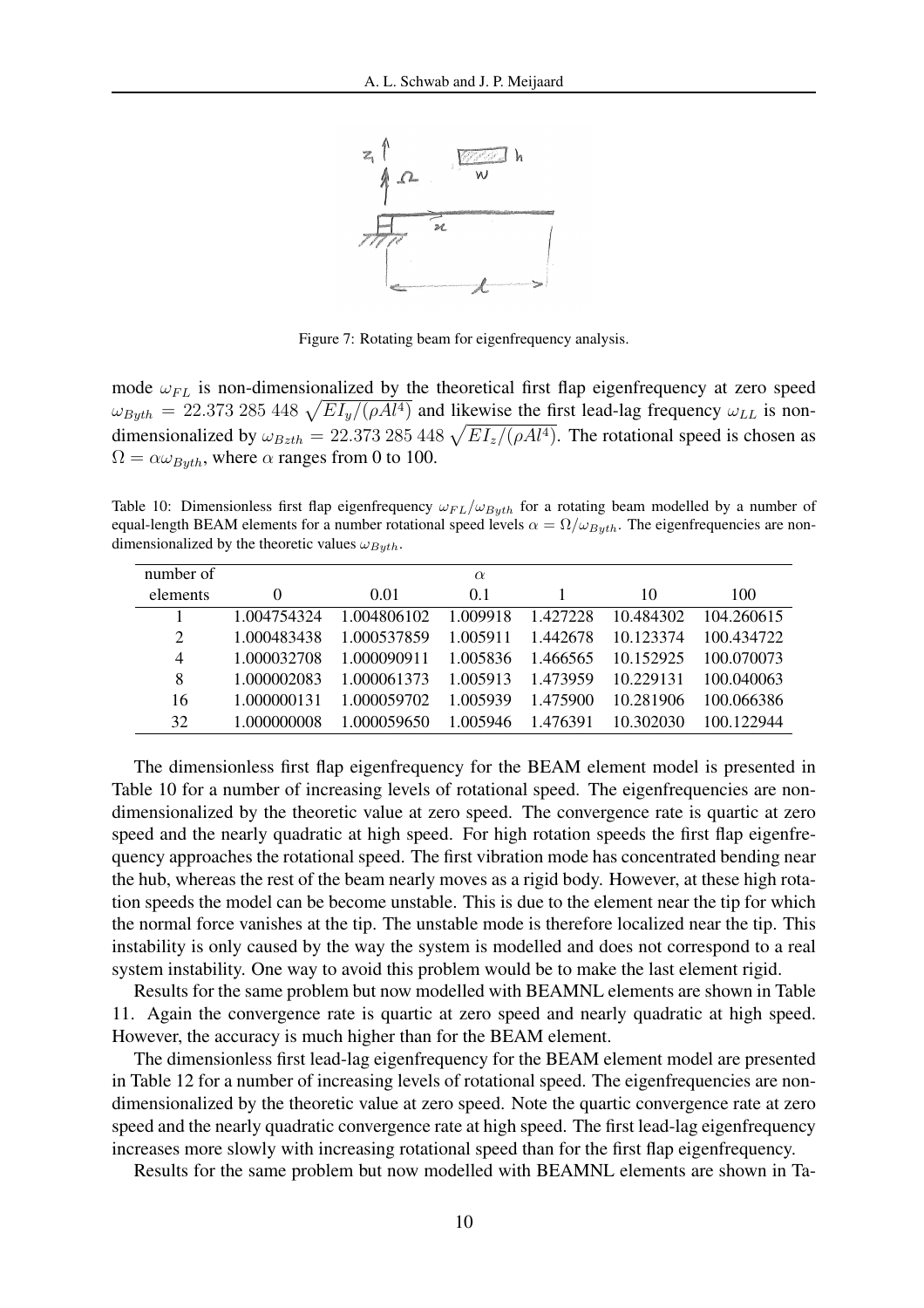| number of      |             |             | $\alpha$    |             |           |            |
|----------------|-------------|-------------|-------------|-------------|-----------|------------|
| elements       |             | 0.01        | 0.1         |             | 10        | 100        |
|                | 1.004754324 | 1.004818710 | 1.011172576 | 1.517142979 | 11.662928 | 115.589396 |
| 2              | 1.000483438 | 1.000543260 | 1.006447510 | 1.479078935 | 10.574380 | 104.878129 |
| $\overline{4}$ | 1.000032708 | 1.000092382 | 1.005981809 | 1.476709951 | 10.374878 | 102.296082 |
| 8              | 1.000002083 | 1.000061749 | 1.005950380 | 1.476564560 | 10.320334 | 101.153429 |
| 16             | 1.000000131 | 1.000059796 | 1.005948379 | 1.476555572 | 10.310803 | 100.623037 |
| 32             | 1.000000008 | 1.000059673 | 1.005948254 | 1.476555012 | 10.309830 | 100.396704 |

Table 11: Dimensionless first flap eigenfrequency as in Table 10 but now modelled by a number of BEAMNL elements.

ble 13. Again, a quartic convergence rate at zero speed and a nearly quadratic convergence rate at high speed is observed.

Table 12: Dimensionless first lead-lag eigenfrequency  $\omega_{LL}/\omega_{Bzth}$  for a rotating beam modelled by a number of equal-length BEAM elements for a number rotational speed levels  $\alpha = \Omega/\omega_{Buth}$ . The eigenfrequencies are non-dimensionalized by the theoretic values  $\omega_{Bzth}$ .

| number of |             |             | $\alpha$    |          |          |          |
|-----------|-------------|-------------|-------------|----------|----------|----------|
| elements  | $\theta$    | 0.01        | 0.1         |          | 10       | 100      |
|           | 1.004754324 | 1.004754344 | 1.004756340 | 1.004955 | 1.018323 | 3.149731 |
| 2         | 1.000483438 | 1.000483482 | 1.000487885 | 1.000928 | 1.039866 | 1.575727 |
| 4         | 1.000032708 | 1.000032790 | 1.000040914 | 1.000852 | 1.072761 | 1.755588 |
| 8         | 1.000002083 | 1.000002176 | 1.000011375 | 1.000930 | 1.082847 | 2.152984 |
| 16        | 1.000000131 | 1.000000227 | 1.000009704 | 1.000956 | 1.085487 | 2.391194 |
| 32        | 1.000000008 | 1.000000105 | 1.000009652 | 1.000963 | 1.086155 | 2.476297 |

Table 13: Dimensionless first lead-lag eigenfrequency as in Table 12 but now modelled by a number of BEAMNL elements.

| number of      |             |             | $\alpha$    |             |          |          |
|----------------|-------------|-------------|-------------|-------------|----------|----------|
| elements       |             | 0.01        | 0.1         |             | 10       | 100      |
|                | 1.004754324 | 1.004754470 | 1.004768949 | 1.006215682 | 1.140932 | 6.002008 |
| 2              | 1.000483438 | 1.000483536 | 1.000493286 | 1.001467229 | 1.089806 | 3.437691 |
| $\overline{4}$ | 1.000032708 | 1.000032805 | 1.000042385 | 1.000999212 | 1.086588 | 2.763748 |
| 8              | 1.000002083 | 1.000002180 | 1.000011751 | 1.000967626 | 1.086391 | 2.551374 |
| 16             | 1.000000131 | 1.000000228 | 1.000009798 | 1.000965615 | 1.086379 | 2.512544 |
| 32             | 1.000000008 | 1.000000105 | 1.000009675 | 1.000965489 | 1.086378 | 2.508545 |

# 3 CONCLUSIONS

In this paper some basic flexible beam benchmark problems have been presented. The set of problem comprises linear static, non-linear static, buckling and eigenfrequency problems. The set of problems is kept simple so a complete specification of the problems can be given. Numerical results, with two versions of a beam element, have been given with a sufficient number of significant digits so this can be used to compare results obtained by other methods.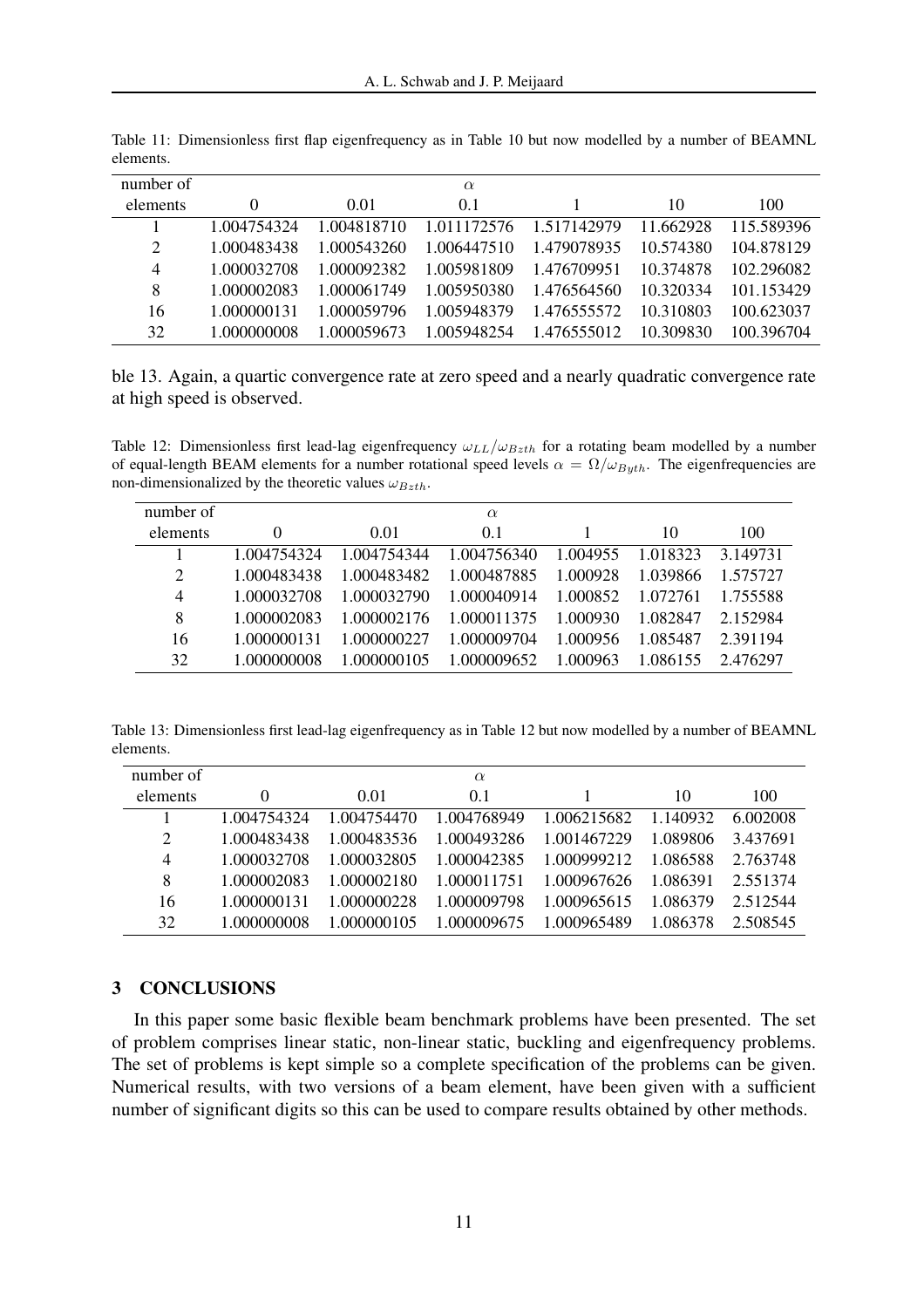# References

- Bahgat, B. M. and Willmert, K. D. (1976). Finite element vibrational analysis of planar mechanisms. *Mechanism and Machine Theory*, 11, 47–71.
- Chu, S. C. and Pan, K. C. (1975). Dynamic response of a high-speed slider-crank mechanism with an elastic connecting rod. *ASME Journal of Engineering for Industry*, B97, 542–550.
- Cowper, G. R. (1966). The shear coefficient in Timoshenko's beam theory. *Journal of Applied Mechanics*, 33, 335–340.
- Gonzalez, M., Dopico, D., Lugris, U., and Cuadrado, J. (2006). A benchmarking system for MBS simulation software: Problem standardization and performance measurement. *Multibody System Dynamics*, 16(2), 179–190.
- Jonker, J. B. and Meijaard, J. P. (1990). SPACAR Computer program for dynamic analysis of flexible spatial mechanisms and manipulators. In W. Schiehlen, editor, *Multibody systems handbook*, pages 123–143. Berlin, Germany: Springer.
- Kane, T. R., Ryan, R. R., and Banerjee, A. K. (1987). Dynamics of a cantilever beam attached to a moving base. *AIAA Journal of Guidance, Control, and Dynamics*, 10(2), 139–151.
- Meijaard, J. P. (1996). Validation of flexible beam elements in dynamics programs. *Nonlinear Dynamics*, 9, 21–36.
- Mikkola, A. M. and Shabana, A. A. (2003). A non-incremental finite element procedure for the analysis of large deformation of plates and shells in mechanical system applications. *Multibody System Dynamics*, 9, 283–309.
- Schwab, A. L. and Meijaard, J. P. (2005). Comparison of three-dimensional flexible beam elements for dynamic analysis: finite element method and absolute nodal coordinate formulation. In *Proceedings of IDETC/CIE 2005, ASME 2005 International Design Engineering Technical Conferences & Computers and Information in Engineering Conference*, September 24-28, 2005, Long Beach, CA. ASME, New York. DETC2005-85104, 9p.
- Simo, J. C. and Vu-Quoc, L. (1988). On the dynamics in space of rods undergoing large motions - a geometrically exact approach. *Computer Methods in Applied Mechanics and Engineering*, 66(2), 125–161.
- Song, J. O. and Haug, E. J. (1980). Dynamic analysis of planar flexible mechanisms. *Computer Methods in Applied Mechanics and Engineering*, 24, 359–381.

Timoshenko, S. P. and Goodier, J. N. (1987). *Theory of Elasticity*. McGraw-Hill, New York.

- Wu, S. C. and Haug, E. J. (1988). Geometric non-linear substructuring for dynamics of flexible mechanical systems. *International Journal for Numerical Methods in Engineering*, 26(10), 2211–2226.
- Yakoub, R. Y. and Shabana, A. A. (2001). Three dimensional absolute nodal coordinate formulation for beam elements: Implementation and applications. *Journal of Mechanical Design*, 123(4), 614–621.